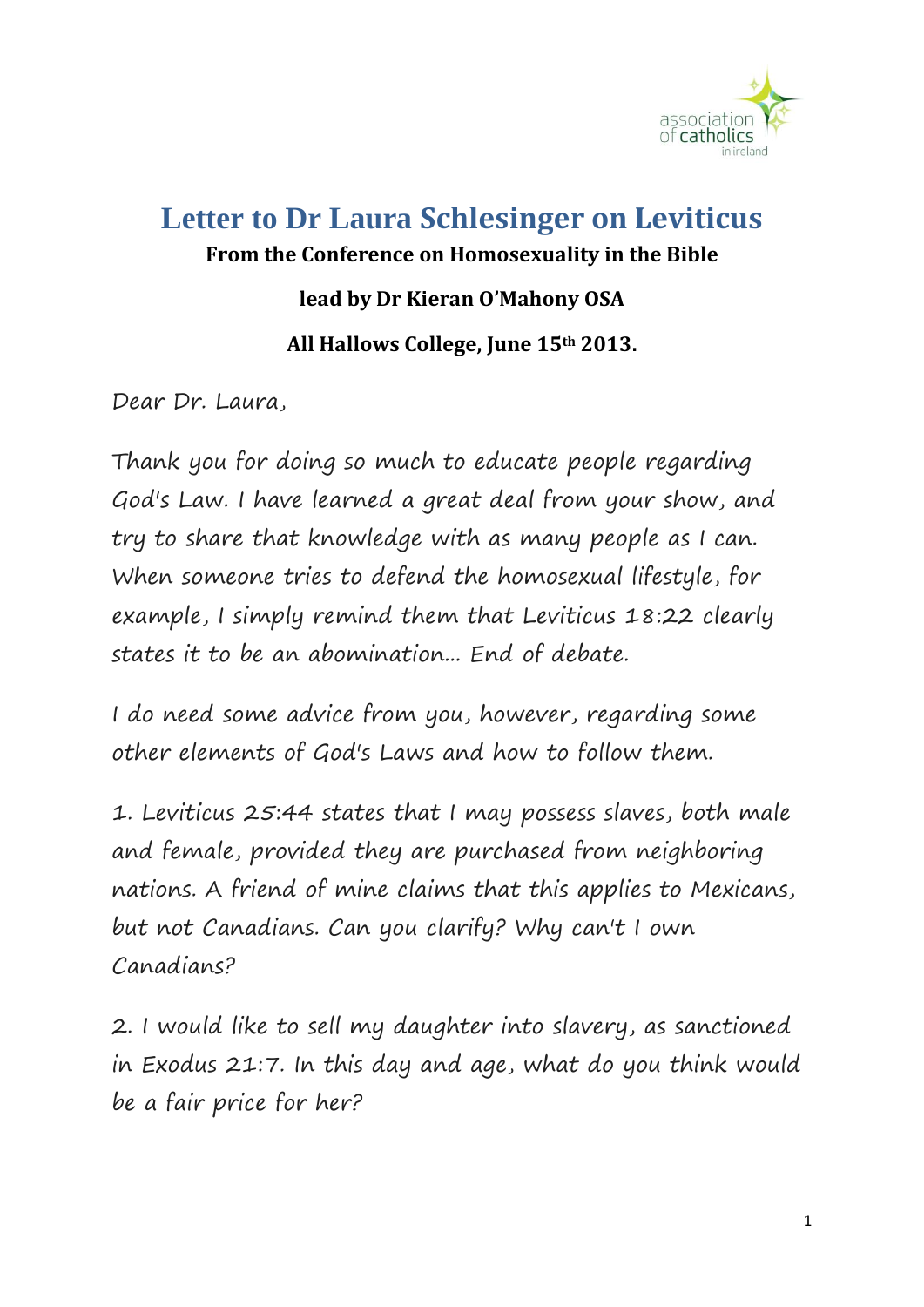

3. I know that I am allowed no contact with a woman while she is in her period of menstrual uncleanliness - Lev.15: 19- 24. The problem is how do I tell? I have tried asking, but most women take offense.

4. When I burn a bull on the altar as a sacrifice, I know it creates a pleasing odor for the Lord - Lev.1:9. The problem is, my neighbors. They claim the odor is not pleasing to them. Should I smite them?

5. I have a neighbor who insists on working on the Sabbath.Exodus 35:2. clearly states he should be put to death. Am I morally obligated to kill him myself, or should I ask the police to do it?

6. A friend of mine feels that even though eating shellfish is an abomination  $-$  Lev. 11:10, it is a lesser abomination than homosexuality. I don't agree. Can you settle this? Are there 'degrees' of abomination?

7. Lev. 21:20 states that I may not approach the altar of God if I have a defect in my sight. I have to admit that I wear reading glasses. Does my vision have to be 20/20, or is there some wiggle- room here?

8. Most of my male friends get their hair trimmed, including the hair around their temples, even though this is expressly forbidden by Lev. 19:27. How should they die?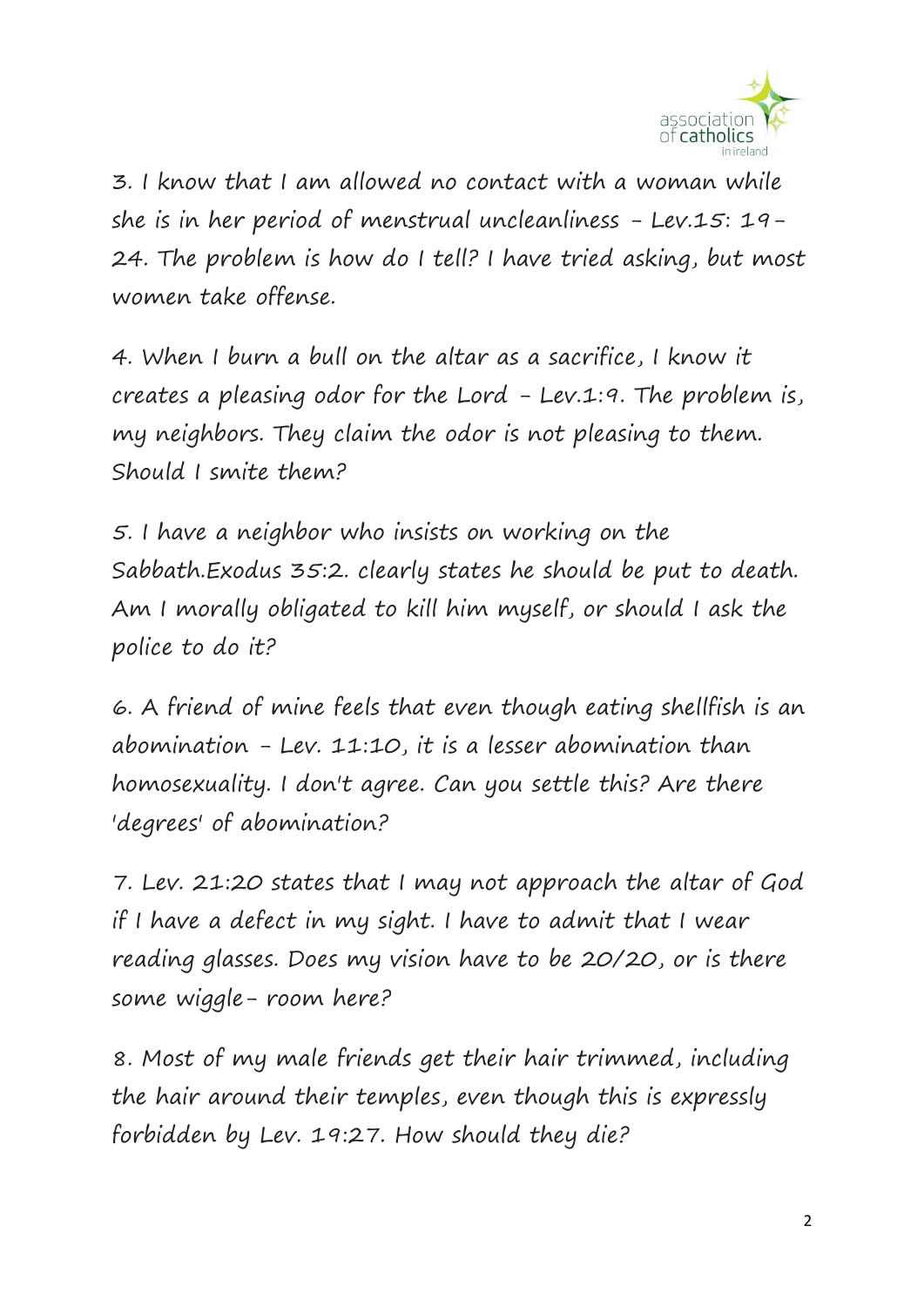

9. I know from Lev. 11:6-8 that touching the skin of a dead pig makes me unclean, but may I still play football if I wear gloves?

10. My uncle has a farm. He violates Lev.19:19 by planting two different crops in the same field, as does his wife by wearing garments made of two different kinds of thread (cotton/polyester blend). He also tends to curse and blaspheme a lot. Is it really necessary that we go to all the trouble of getting the whole town together to stone them? Lev.24:10- 16.

Couldn't we just burn them to death at a private family affair, like we do with people who sleep with their in-laws? (Lev. 20:14)

I know you have studied these things extensively and thus enjoy considerable expertise in such matters, so I am confident you can help. Thank you again for reminding us that God's word is eternal and unchanging.

Your adoring fan,

Homer Simpson-Caldwell

-----------------------

Commentary:

This gives you a sense of the complexities involved in trying to use Biblical texts to come to some moral stance on any issue.